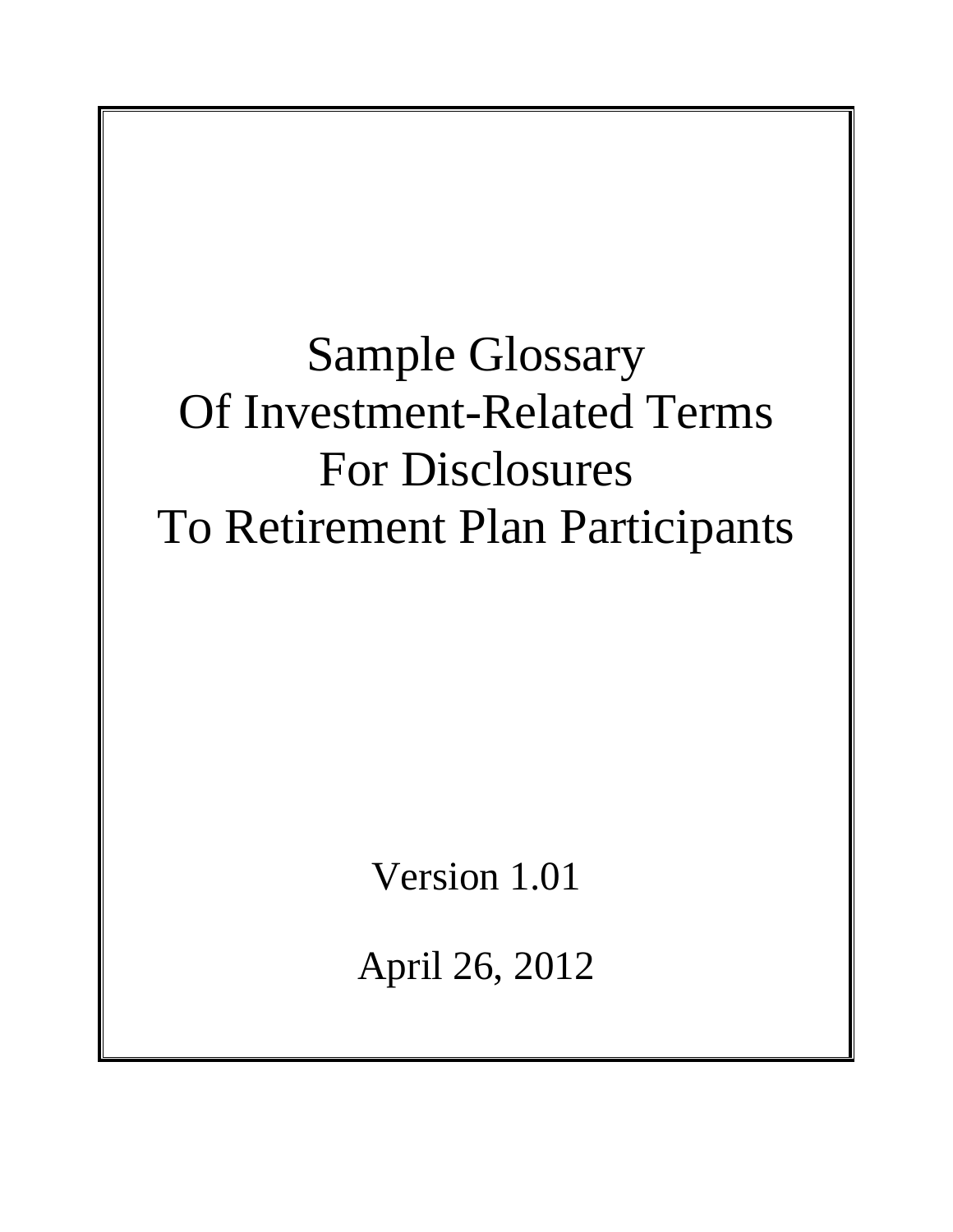## **SAMPLE GLOSSARY OF INVESTMENT-RELATED TERMS FOR DISCLOSURES TO RETIREMENT PLAN PARTICIPANTS** (Version 1.01)

#### **General Information**

The Sample Glossary of Investment-Related Terms for Disclosures to Retirement Plan Participants (the "Glossary") was developed by The SPARK Institute and the Investment Company Institute<sup>1</sup> as sample language that can be used or adapted in complying with the requirement in new Department of Labor regulations<sup>2</sup> that participant-directed retirement plans provide participants access to a glossary of investment-related terms. It has been endorsed by the American Benefits Council ("ABC"), American Council of Life Insurers ("ACLI"), American Society of Pension Professionals & Actuaries ("ASPPA"), and Society for Human Resource Management ("SHRM").

The document is organized in two parts. Part 1 covers a broad group of general investmentrelated terms. Part 2 covers terms that are specific to insurance products.<sup>3</sup>

The Glossary defines terms that are likely to apply to a wide group of plans and investments, but it does not include definitions for every retirement plan and investment-related term. Certain terms that a particular plan sponsor may want to include in its glossary because of specific plan investment options and other circumstances may not appear. Moreover, none of the definitions represents the only way to define a particular term. Plans using the Glossary may want to customize or modify the language as they deem appropriate. Using the Glossary for purposes other than its intended purpose may not be suitable.

#### **Summary of Changes Included in Version 1.01**

The new Version 1.01 contains revisions involving the term "Cash Equivalent" and a revision to the definition of "Market Capitalization or Market Cap." Additional information on the changes appears in the Version Control Log (Appendix A at the end of this document).

**\* \* \* \* \***

The SPARK Institute and Investment Company Institute may release revised versions of the Glossary periodically. General inquiries and questions about the Glossary should be submitted to [larry@sparkinstitute.org](mailto:larry@sparkinstitute.org) and [glossary@ici.org.](mailto:podesta@ici.org)

<sup>1</sup> Members of The SPARK Institute and the Investment Company Institute include a broad based cross section of retirement plan service providers and investment providers.

 $^{2}$  29 CFR § 2550.404a-5.

 $3\text{ }$  The terms for insurance products are grouped separately for convenience in that not all plans offer these products. Plans that offer insurance products might want to combine both parts into a single set of terms.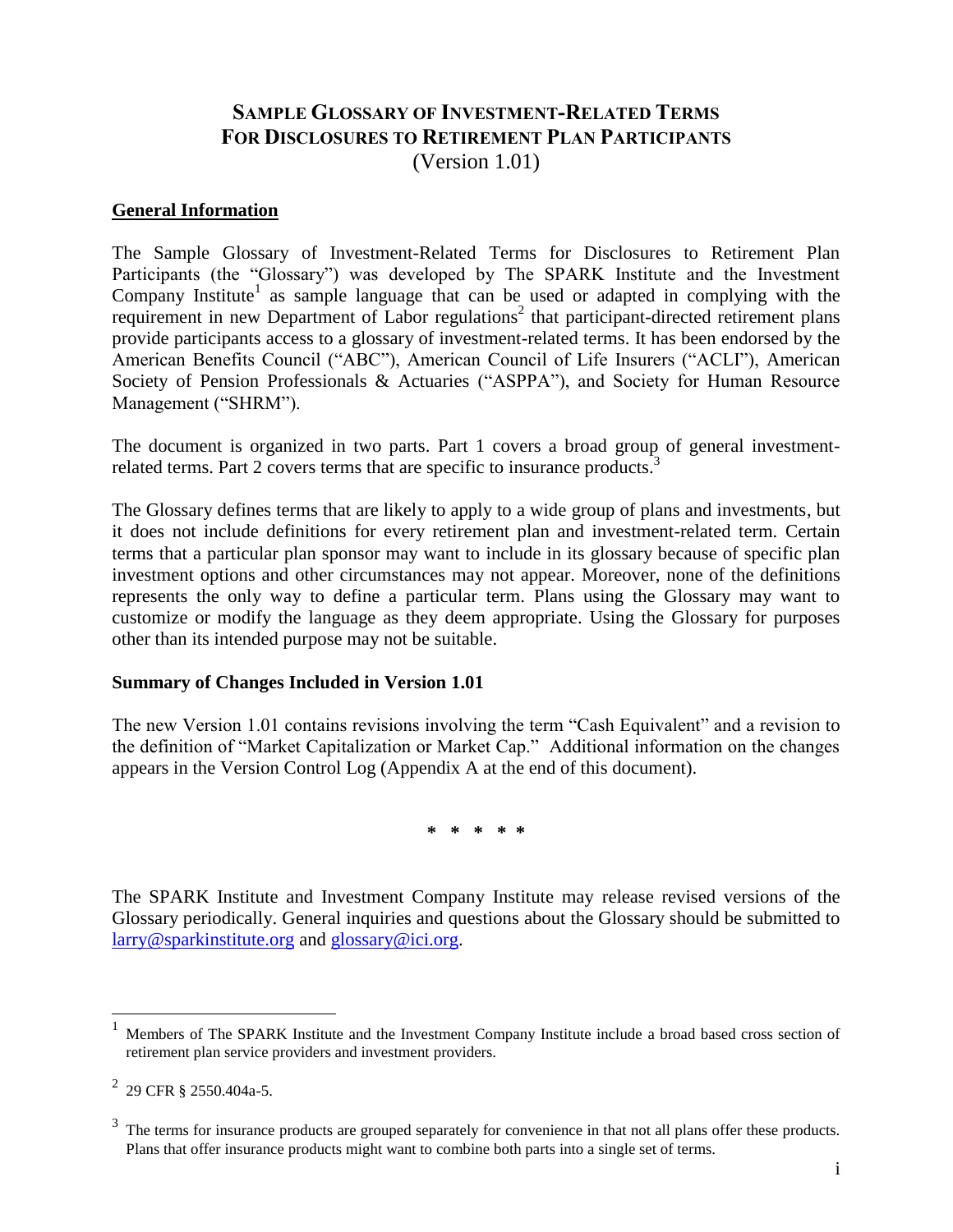**THE GLOSSARY IS INTENDED TO BE A MODEL COMPLIANCE TOOL AND IT DOES NOT PROVIDE INVESTMENT, LEGAL, OR TAX ADVICE. USE OF THE GLOSSARY IS VOLUNTARY. THIS MATERIAL HAS NOT BEEN REVIEWED, APPROVED, OR AUTHORIZED BY ANY FEDERAL OR STATE REGULATORY AGENCY AS MEETING THE REQUIREMENTS OF ANY APPLICABLE RULES OR REGULATIONS. IT IS NOT INTENDED, NOR SHOULD IT BE RELIED UPON, AS A SUBSTITUTE FOR APPROPRIATE PROFESSIONAL ADVICE WITH RESPECT TO COMPLYING WITH THE GLOSSARY REQUIREMENT OF THE DEPARTMENT OF LABOR'S PARTICIPANT DISCLOSURE REGULATION OR ANY OTHER REQUIREMENT.**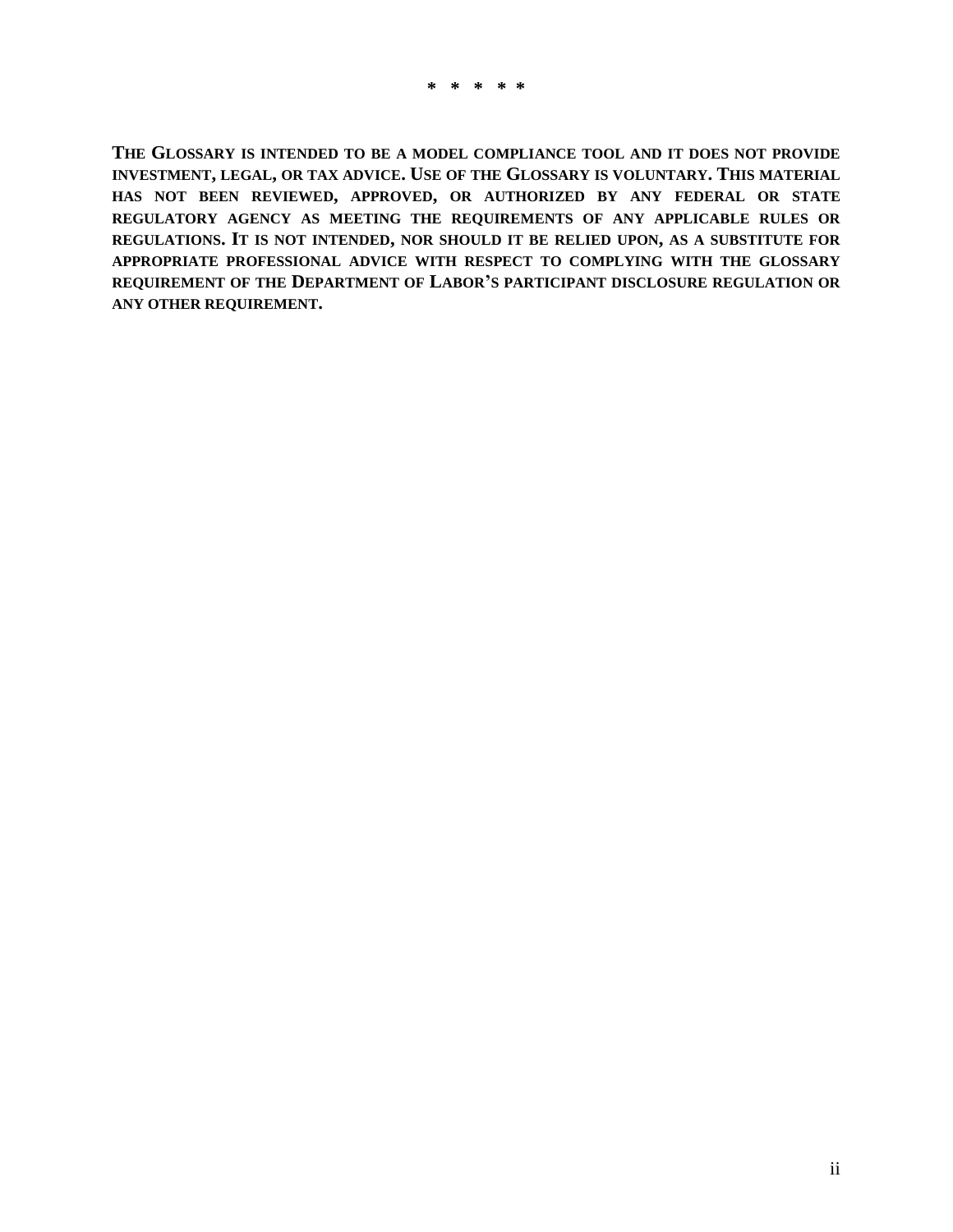#### **PART 1**

#### **General Investment-Related Terms**

**12b-1 Fee:** A fee assessed on certain mutual funds or share classes permitted under an SEC rule to help cover the costs associated with marketing and selling the fund. 12b-1 fees may also be used to cover shareholder servicing expenses.

**Active Management:** The trading of securities to take advantage of market opportunities as they occur, in contrast to passive management. Active managers rely on research, market forecasts, and their own judgment and experience in selecting securities to buy and sell.

**Aggressive:** An investment approach that accepts above-average risk of loss in return for potentially above-average investment returns.

**Aggressive Growth Fund:** An investment fund that takes higher risk of loss in return for potentially higher returns or gains.

**AMEX Major Market Index (XMI):** An index that is an average of 20 Blue Chip Industrial Stocks.

**Annual Report:** A yearly report or record of an investment's (e.g., a mutual fund's or company's) financial position and operations.

**Annual Rate of Return:** The annual rate of gain or loss on an investment expressed as a percentage.

**Appreciation:** An increase in the value of an investment.

**Asset:** Anything with commercial or exchange value owned by a business, institution or individual. Examples include cash, real estate and investments.

**Asset Allocation:** A method of investing by which investors include a range of different investment classes  $-$  such as stocks, bonds, and cash alternatives or equivalents  $-$  in their portfolios. See Diversification.

**Asset Class:** A group of securities or investments that have similar characteristics and behave similarly in the marketplace. Three common asset classes are equities (e.g., stocks), fixed income (e.g., bonds), and cash alternatives or equivalents (e.g., money market funds).

**Average Annual Total Return:** The yearly average percentage increase or decrease in an investment's value that includes dividends, gains, and changes in share price.

**Back-end Load:** A fee imposed by some funds when shares are redeemed (sold back to the fund) during the first few years of ownership. Also called a contingent deferred sales charge.

**Balanced Fund:** A fund with an investment objective of both long-term growth and income, through investment in both stocks and bonds.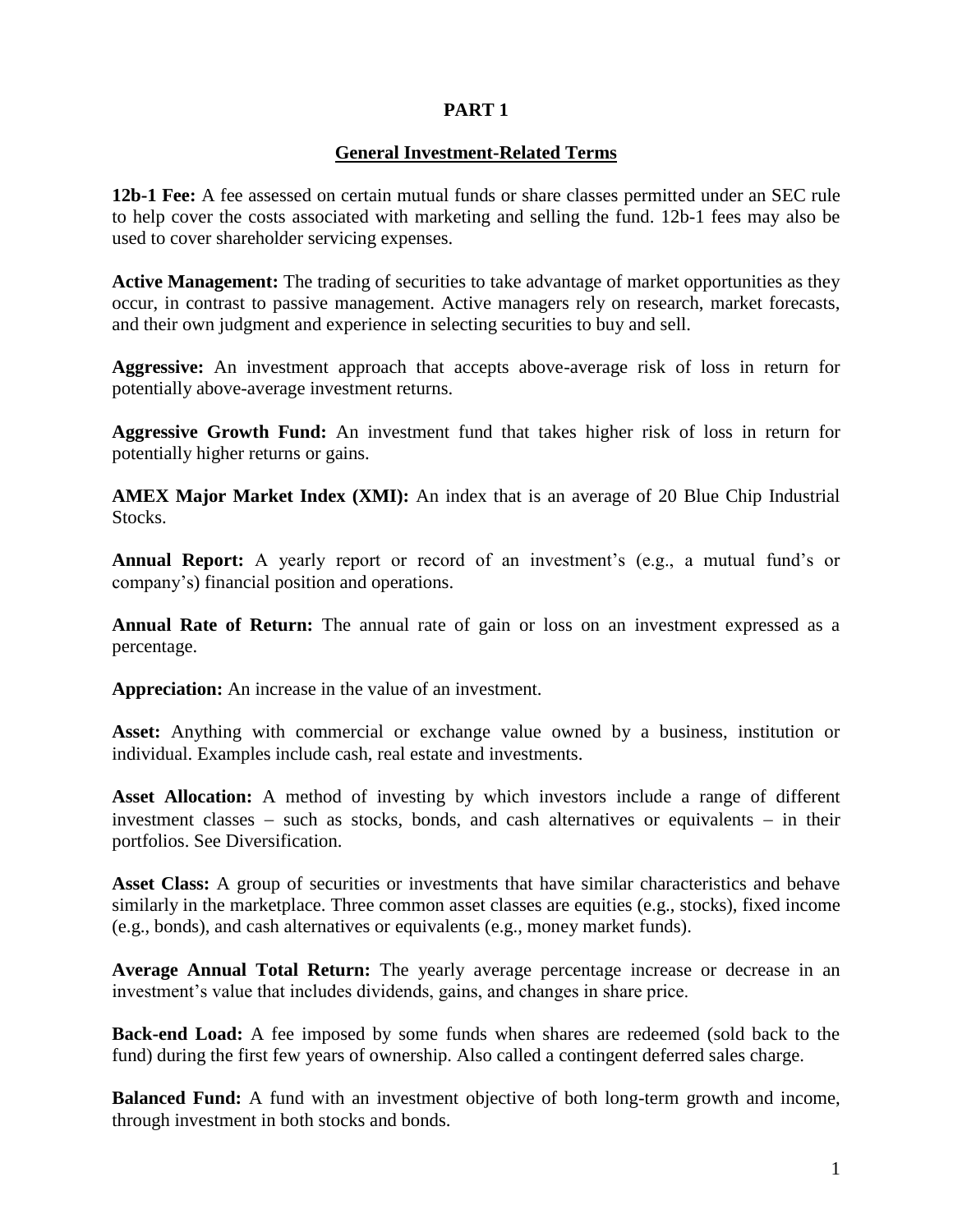**Barclay's Capital U.S. Aggregate Bond Index:** A common index widely used to measure performance of U.S. bond funds.

**Basis Point:** One-hundredth of one percent, or 0.01%. For example, 20 basis points equal 0.20%. Investment expenses, interest rates, and yield differences among bonds are often expressed in basis points.

**Benchmark:** An unmanaged group of securities whose performance is used as a standard to measure investment performance. Some well-known benchmarks are the Dow Jones Industrial Average and the S&P 500 Index.

**Bond:** A debt security which represents the borrowing of money by a corporation, government, or other entity. The borrowing institution repays the amount of the loan plus a percentage as interest. Income funds generally invest in bonds.

**Bond Fund:** A fund that invests primarily in bonds and other debt instruments.

**Bond Rating:** A rating or grade that is intended to indicate the credit quality of a bond, considering the financial strength of its issuer and the likelihood that it will repay the debt. Agencies such as Standard & Poor's, Moody's Investors Service, and Fitch issue ratings for different bonds, ranging from AAA (highly unlikely to default) to D (in default).

**Broker:** A person who acts as an intermediary between the buyer and seller of a security, insurance product, or mutual fund, often paid by commission. The terms broker, broker/dealer, and dealer are sometimes used interchangeably.

**Brokerage Window:** A plan feature that permits participants to purchase investments that are not included among the plan's general menu of designated investment alternatives.

**Capitalization (Cap**)**:** The total market value of a company's outstanding equity.

**Capital Appreciation Fund:** An investment fund that seeks growth in share prices by investing primarily in stocks whose share prices are expected to rise.

**Capital Gain:** An increase in the value of an investment, calculated by the difference between the net purchase price and the net sale price.

**Capital Loss:** The loss in the value of an investment, calculated by the difference between the purchase price and the net sale price.

**Capital Preservation:** An investment goal or objective to keep the original investment amount (the principal) from decreasing in value.

**Cash Alternative or Cash Equivalent:** An investment that is short term, highly liquid, and has high credit quality.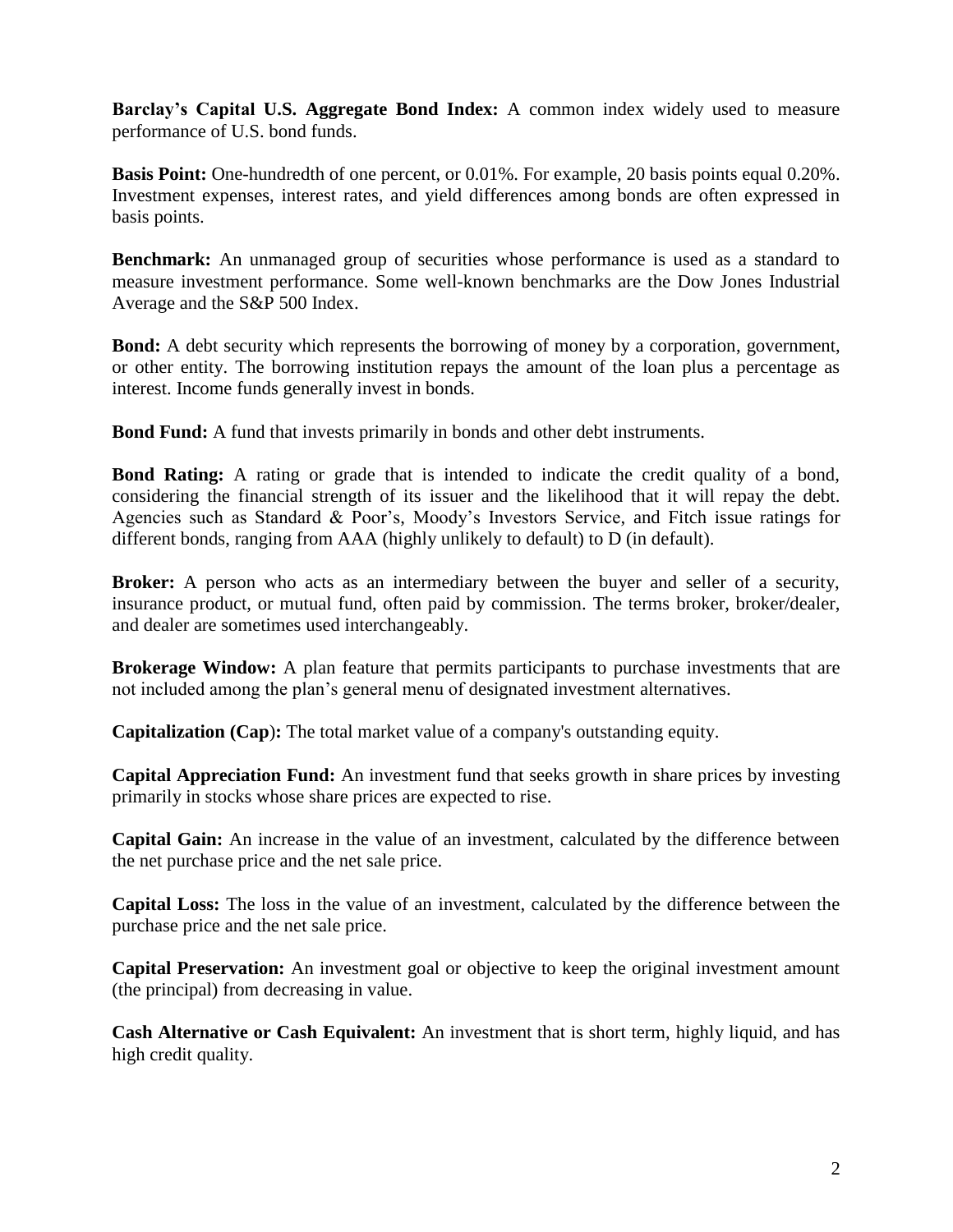**Collective Investment Fund:** Investments created by a bank or trust company for employee benefit plans, such as 401(k) plans, that pool the assets of retirement plans for investment purposes. They are governed by rules and regulations that apply to banks and trust companies instead of being registered with the SEC. These funds are also referred to as collective or commingled trusts.

**Commission:** Compensation paid to a broker or other salesperson for his or her role when investments are bought or sold.

**Common Stock:** An investment that represents a share of ownership in a corporation.

**Company Stock Fund:** A fund that invests primarily in employer securities that may also maintain a cash position for liquidity purposes.

**Competing Funds:** An investment fund that is identified by the investment manager of another fund and which is subject to special rules relating to an investor's ability to buy and sell investments between the two funds. See Equity Wash Restriction.

**Compounding:** The cumulative effect that reinvesting an investment's earnings can have by generating additional earnings of their own.

**Conservative:** An investment approach that accepts lower rewards in return for potentially lower risks.

**Contingent Deferred Sales Charge (CDSC):** A fee imposed when shares of a mutual fund or a variable annuity contract are redeemed (sold) during the first few years of ownership. Also called a back-end load.

**Corporate Bond:** A bond issued by a corporation, rather than by a government. The credit risk for a corporate bond is based on the re-payment ability of the company that issued the bond.

**Credit Risk:** The risk that a bond issuer will default, meaning not repay principal or interest to the investor as promised. Credit risk is also known as "default risk."

**Current Yield:** The current rate of return of an investment calculated by dividing its expected income payments by its current market price.

**Custodian:** A person or entity (e.g., bank, trust company, or other organization) responsible for holding financial assets.

**Deflation:** The opposite of inflation – a decline in the prices of goods and services.

**Depreciation:** A decrease in the value of an investment.

**Designated Investment Alternative:** The investment options picked by your plan into which participants can direct the investment of their plan accounts.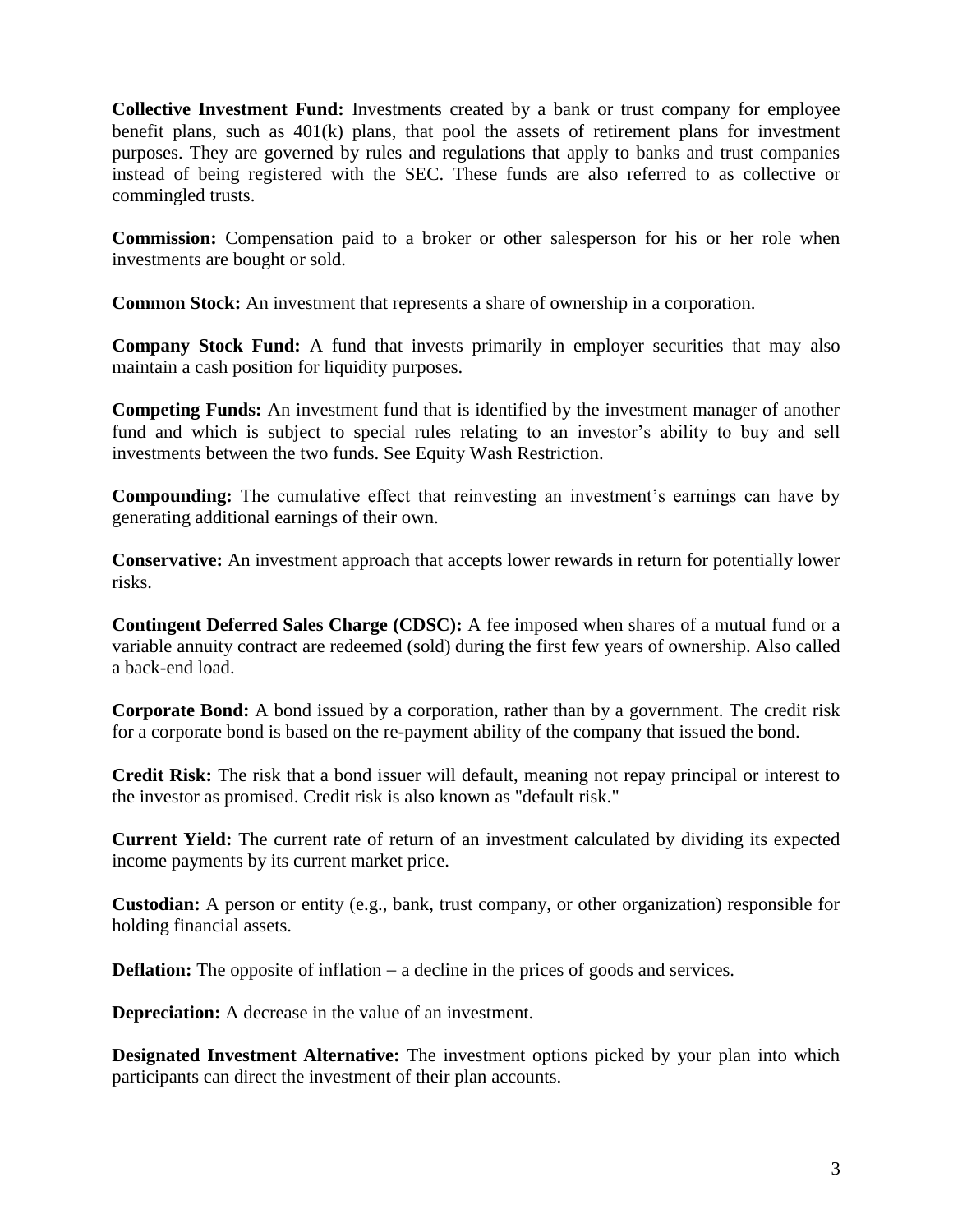**Diversification:** The practice of investing in multiple asset classes and securities with different risk characteristics to reduce the risk of owning any single investment.

**Dividend:** Money an investment fund or company pays to its stockholders, typically from profits. The amount is usually expressed on a per-share basis.

**Dow Jones Industrial Average (Dow or DJIA):** A widely followed price-weighted index of 30 of the largest, most widely held U.S. stocks.

**Emerging Market:** Generally, economies that are in the process of growth and industrialization, such as in Africa, Asia, Eastern Europe, the Far East, Latin America, and the Middle East which, while relatively undeveloped, may hold significant growth potential in the future. Investing in these economies may provide significant rewards, and significant risks. May also be called developing markets.

**Emerging Market Fund:** A fund that invests primarily in emerging market countries.

**Employer Securities**: Securities issued by an employer of employees covered by a retirement plan that may be used as a plan investment option.

**Equity/Equities:** A security or investment representing ownership in a corporation, unlike a bond, which represents a loan to a borrower. Often used interchangeably with "stock."

**Equity Fund:** A fund that invests primarily in equities.

**Equity Wash Restriction:** A provision in certain stable value or fixed income products under which transfers made from the stable value or fixed income product are required to be directed to an equity fund or other non-competing investment option of the plan for a stated period of time (usually 90 days) before those funds may be invested in any other plan-provided competing fixed income fund (such as a money market fund).

**Exchange Traded Fund (ETF):** An investment company, such as a mutual fund, whose shares are traded throughout the day on stock exchanges at market-determined prices.

**Expense Ratio:** A measure of what it costs to operate an investment, expressed as a percentage of its assets or in basis points. These are costs the investor pays through a reduction in the investment's rate of return. See Operating Expenses and Total Annual Operating Expenses.

**Federal Deposit Insurance Corporation (FDIC):** A federal agency that insures money on deposit in member banks and thrift institutions.

**Financial Industry Regulatory Authority (FINRA):** A self-regulatory organization for brokerage firms doing business in the United States. FINRA operates under the supervision of the SEC. The organization's objectives are to protect investors and ensure market integrity.

**Financial Statements:** The written record of the financial status of a fund or company, usually published in the annual report. The financial statements generally include a balance sheet, income statement, and other financial statements and disclosures.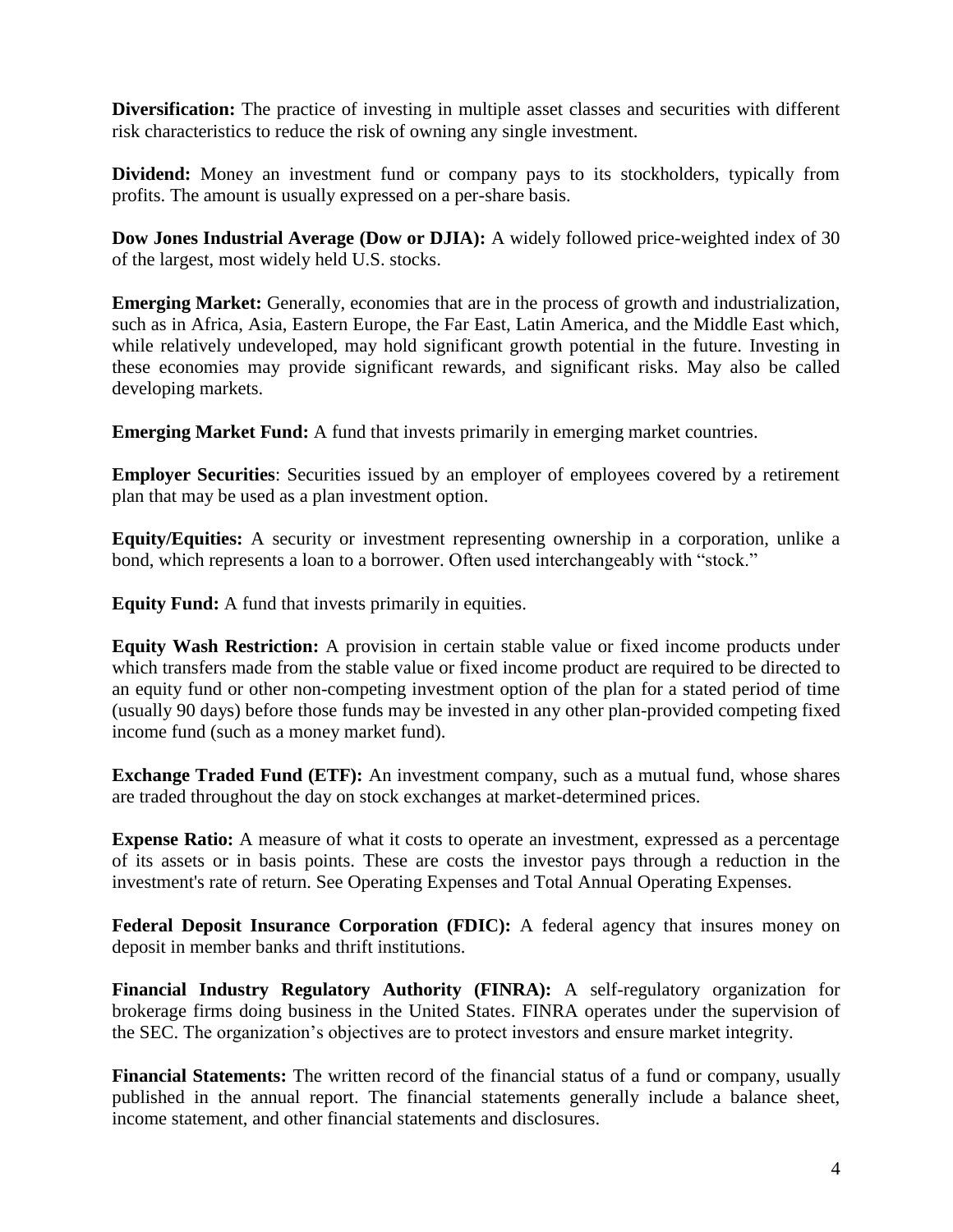**Fixed Income Fund:** A fund that invests primarily in bonds and other fixed-income securities, often to provide shareholders with current income.

**Fixed Return Investment:** An investment that provides a specific rate of return to the investor.

**Front-end Load:** A sales charge on mutual funds or annuities assessed at the time of purchase to cover selling costs.

**Fund Family:** A group or "complex" of mutual funds, each typically with its own investment objective, and managed and distributed by the same company. A Fund Family also could refer to a group of collective investment funds or a group of separate accounts managed and distributed by the same company.

**Fund of Funds:** A mutual fund, collective investment fund or other pooled investment that invests primarily in other mutual funds, collective investment funds or pooled investments rather than investing directly in individual securities (such as stocks, bonds or money market securities).

**Glide Path:** The change over time in a target date fund's asset allocation mix to shift from a focus on growth to a focus on income.

**Global Fund:** A fund that invests primarily in securities anywhere in the world, including the United States.

Government Securities: Any debt obligation issued by a government or its agencies (e.g., Treasury Bills issued by the United States).

**Growth Fund:** A fund that invests primarily in the stocks of companies with above-average risk in return for potentially above-average gains. These companies often pay small or no dividends and their stock prices tend to have the most ups and downs from day to day.

**Growth and Income Fund:** A fund that has a dual strategy of growth or capital appreciation and current income generation through dividends or interest payments.

**Inception Date:** The date that a fund began operations.

**Income Fund:** A fund that primarily seeks current income rather than capital appreciation.

**Index:** A benchmark against which to evaluate a fund's performance. The most common indexes for stock funds are the Dow Jones Industrial Average and the Standard & Poor's 500 Index.

**Index Fund:** An investment fund that seeks to parallel the performance of a particular stock market or bond market index. Index funds are often referred to as passively managed investments.

**Inflation:** The overall general upward price movement of goods and services in an economy. Inflation is one of the major risks to investors over the long term because it erodes the purchasing power of their savings.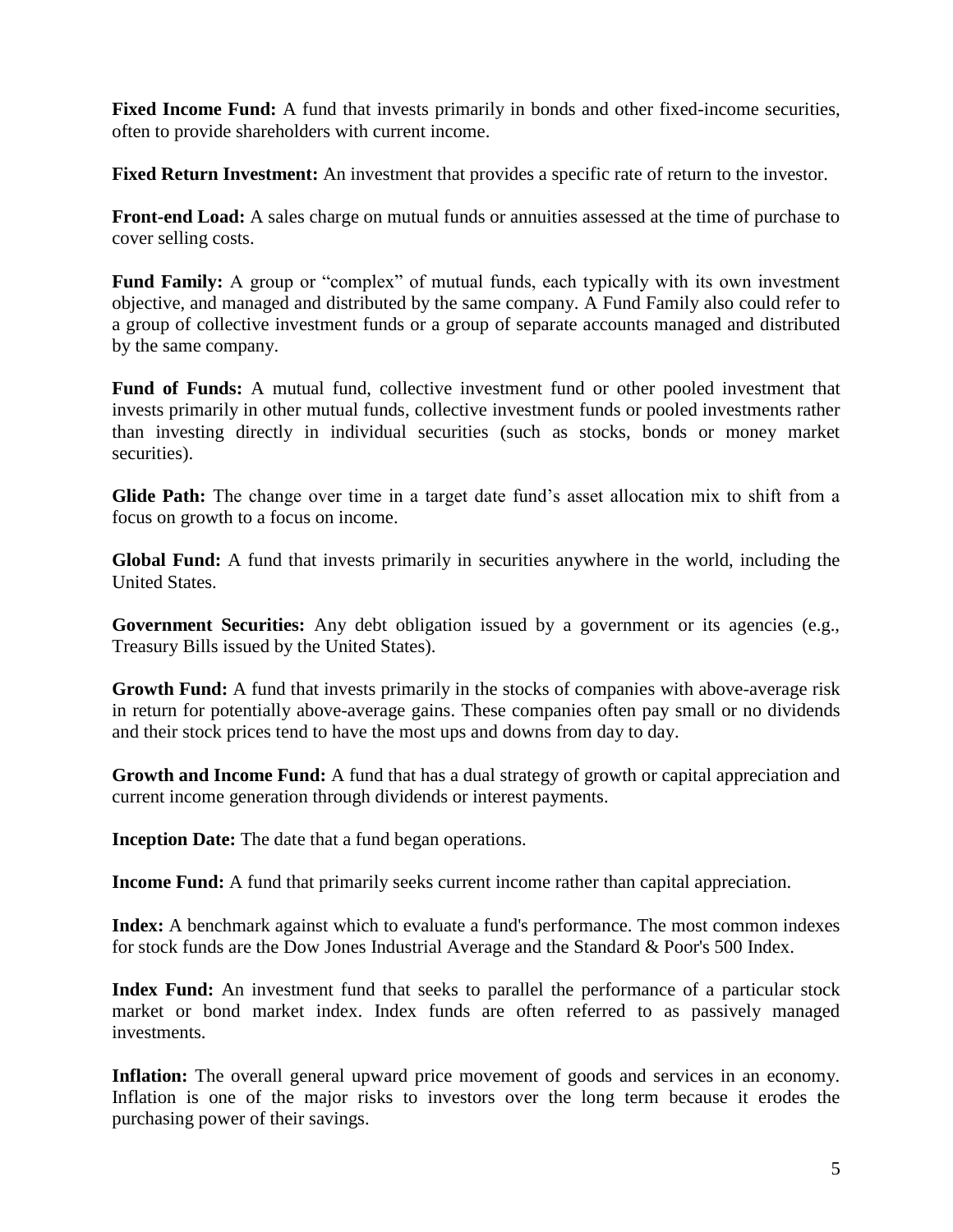**Interest/Interest Rate:** The fee charged by a lender to a borrower, usually expressed as an annual percentage of the principal. For example, someone investing in bonds will receive interest payments from the bond's issuer.

**Interest Rate Risk:** The possibility that a bond's or bond fund's market value will decrease due to rising interest rates. When interest rates (and bond yields) go up, bond prices usually go down and vice versa.

**International Fund:** A fund that invests primarily in the securities of companies located, or with revenues derived from, outside of the United States.

**Investment Adviser:** A person or organization hired by an investment fund or an individual to give professional advice on investments and asset management practices.

**Investment Company:** A corporation or trust that invests pooled shareholder dollars in securities appropriate to the organization's objective. The most common type of investment company, commonly called a mutual fund, stands ready to buy back its shares at their current net asset value.

**Investment Objective:** The goal that an investment fund or investor seeks to achieve (e.g., growth or income).

**Investment Return:** The gain or loss on an investment over a certain period, expressed as a percentage. Income and capital gains or losses are included in calculating the investment return.

**Investment Risk**: The possibility of losing some or all of the amounts invested or not gaining value in an investment.

Large Capitalization (Cap): A reference to either a large company stock or an investment fund that invests in the stocks of large companies.

**Large Cap Fund:** A fund that invests primarily in large cap stocks.

Large Cap Stocks: Stocks of companies with a large market capitalization. Large caps tend to be well-established companies, so their stocks typically entail less risk than smaller caps, but large-caps also offer less potential for dramatic growth.

**Lifecycle Fund:** A fund designed to provide varying degrees of long-term appreciation and capital preservation based on an investor's age or target retirement date through a mix of asset classes. The mix changes over time to become less focused on growth and more focused on income. Also known as "target date retirement" or "age-based" funds.

**Lifestyle Fund:** A fund that maintains a predetermined risk level and generally uses words such as "conservative," "moderate," or "aggressive" in its name to indicate the fund's risk level. Used interchangeably with "target risk fund."

**Lipper:** A leading mutual fund research and tracking firm. Lipper categorizes funds by objective and size, and then ranks fund performance within those categories.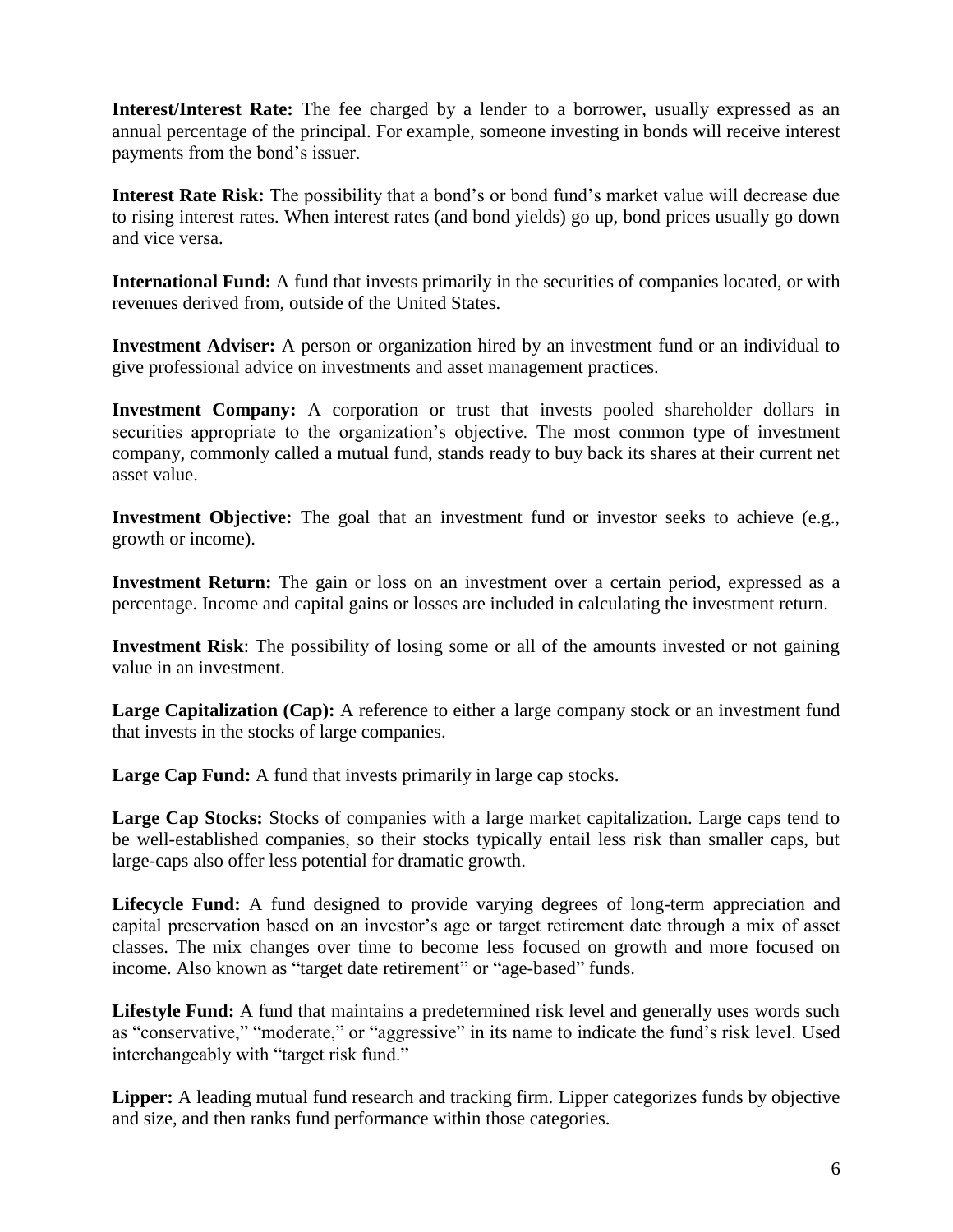**Liquidity:** The ease with which an investment can be converted into cash. If a security is very liquid, it can be bought or sold easily. If a security is not liquid, it may take additional time and/or a lower price to sell it.

**Load:** A sales charge assessed on certain investments to cover selling costs. A front-end load is charged at the time of purchase. A back-end load is charged at the time of sale or redemption.

**MSCI EAFE Index:** An index known by an acronym for the Europe, Australasia, and Far East markets produced by Morgan Stanley Capital International (MSCI). Markets are represented in the index according to their approximate share of world market capitalization. The index is a widely used benchmark for managers of international stock fund portfolios.

**MSCI World Index:** An index of major world stock markets, including the United States. The index is a widely used benchmark for managers of global stock fund portfolios.

**Management Fee:** A fee or charge paid to an investment manager for its services.

**Market Capitalization or Market Cap:** The market value of a company. Market capitalization can be determined by multiplying the number of outstanding shares of a company's stock by the stock's current market price per share.

**Market Risk:** The possibility that the value of an investment will fall because of a general decline in the financial markets.

**Maturity Date:** The date on which the principal amount of a loan, bond, or any other debt becomes due and is to be paid in full.

**Mid Capitalization (Cap):** A reference to either a medium sized company stock or an investment fund that invests in the stocks of medium-sized companies.

**Mid Cap Fund:** A fund that invests primarily in mid-cap stocks.

**Mid Cap Stocks:** Stocks of companies with a medium market capitalization. Mid caps are often considered to offer more growth potential than larger caps (but less than small caps) and less risk than small caps (but more than large caps).

**Money Market Fund:** A mutual fund that invests in short-term, high-grade fixed-income securities, and seeks the highest level of income consistent with preservation of capital (i.e., maintaining a stable share price).

**Morningstar:** A leading mutual fund research and tracking firm. Morningstar categorizes funds by objective and size, and then ranks fund performance within those categories.

**Mutual Fund:** An investment company registered with the SEC that buys a portfolio of securities selected by a professional investment adviser to meet a specified financial goal (investment objective). Mutual funds can have actively managed portfolios, where a professional investment adviser creates a unique mix of investments to meet a particular investment objective, or passively managed portfolios, in which the adviser seeks to parallel the performance of a selected benchmark or index.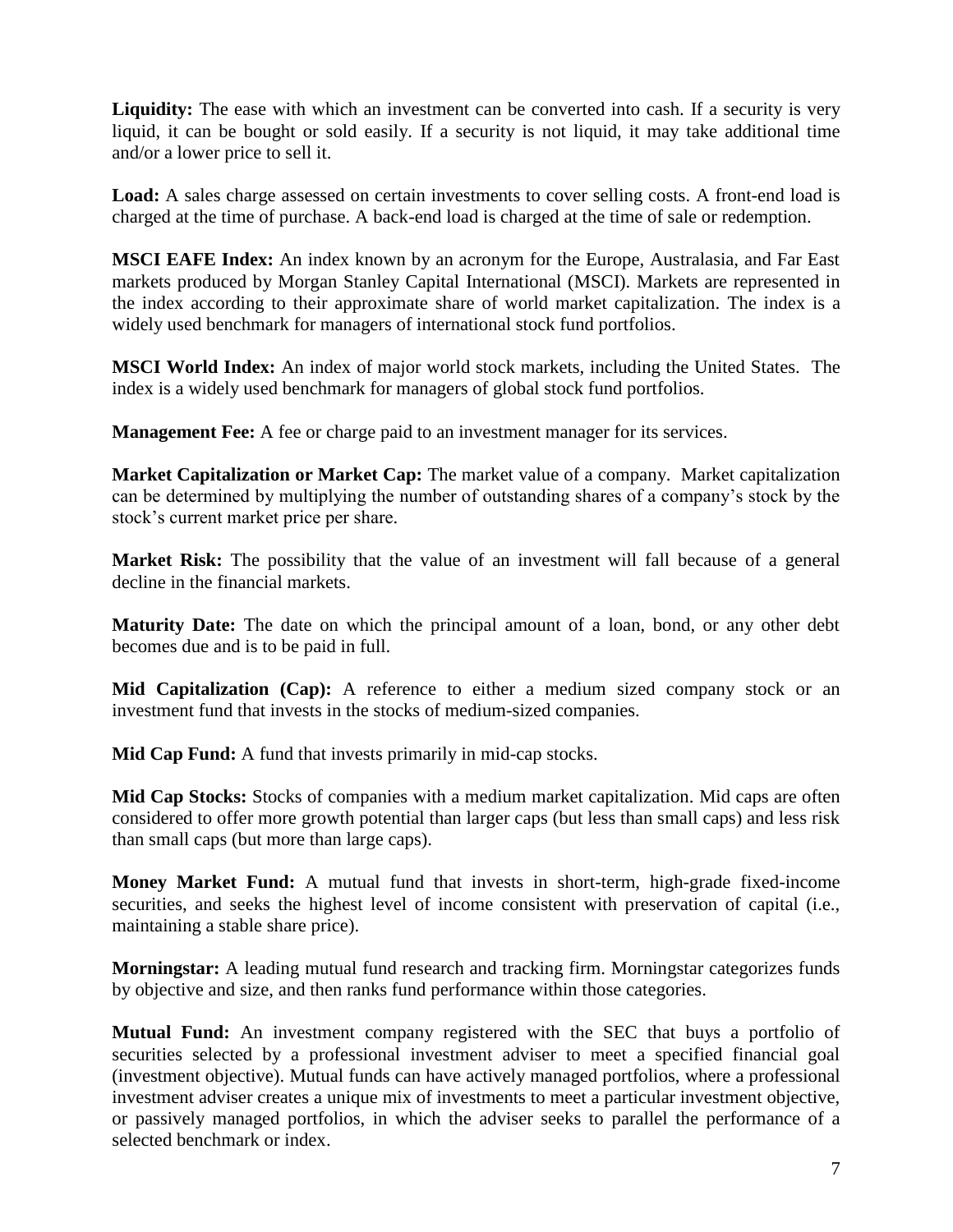**NASDAQ:** The National Association of Securities Dealers Automated Quotation, also called the "electronic stock market." The NASDAQ composite index measures the performance of more than 5,000 U.S. and non-U.S. companies traded "over the counter" through NASDAQ.

Net Asset Value (NAV): The net dollar value of a single investment fund share or unit that is calculated by the fund on a daily basis.

**New York Stock Exchange (NYSE):** The oldest and largest stock exchange in the United States, founded in 1792.

**No-Load Fund:** A mutual fund whose shares are sold without a sales commission and which does not charge a combined 12b-1 fee and service fee of more than 25 basis points or 0.25% per year.

**Operating Expenses:** The expenses associated with running or operating an investment fund. Operating expenses may include custody fees, management fees, and transfer agent fees. See Expense Ratio and Total Annual Operating Expenses.

**Passive Management:** The process or approach to operating or managing a fund in a passive or non-active manner, typically with the goal of mirroring an index. These funds are often referred to as index funds and differ from investment funds that are actively managed.

**Portfolio:** A collection of investments such as stocks and bonds that are owned by an individual, organization, or investment fund.

**Portfolio Manager:** The individual, team or firm who makes the investment decisions for an investment fund, including the selection of the individual investments.

**Portfolio Turnover Rate:** A measure of how frequently investments are bought and sold within an investment fund during a year. The portfolio turnover rate is usually expressed as a percentage of the total value of an investment fund.

**Principal:** The original dollar amount of an investment. Principal may also be used to refer to the face value or original amount of a bond.

**Prospectus:** The official document that describes certain investments, such as mutual funds, to prospective investors. The prospectus contains information required by the SEC, such as investment objectives and policies, risks, services, and fees.

**Rate of Return:** The gain or loss on an investment over a period of time. The rate of return is typically reported on an annual basis and expressed as a percentage.

**Real Rate of Return:** The rate of return on an investment adjusted for inflation.

**Rebalance:** The process of moving money from one type of investment to another to maintain a desired asset allocation.

**Redemption:** To sell fund shares back to the fund. Redemption can also be used to mean the repayment of a bond on or before the agreed upon pay-off date.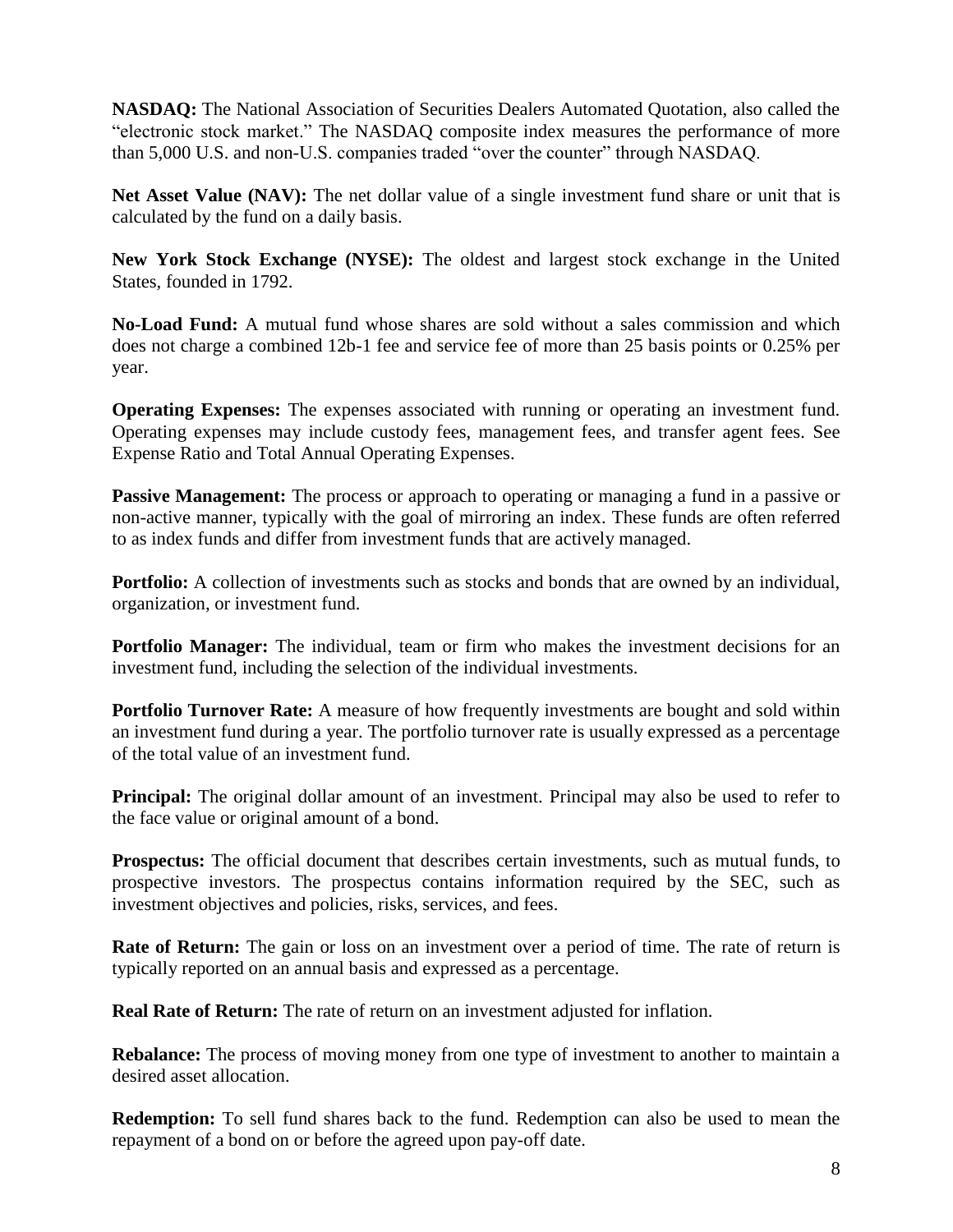**Redemption Fee:** A fee, generally charged by a mutual fund, to discourage certain trading practices by investors, such as short-term or excessive trading. If a redemption fee is charged it is done when the investment is redeemed or sold.

**Return:** The gain or loss on an investment. A positive return indicates a gain, and a negative return indicates a loss.

**Risk:** The potential for investors to lose some or all the amounts invested or to fail to achieve their investment objectives.

**Risk Tolerance:** An investor's ability and willingness to lose some or all of an investment in exchange for greater potential returns.

**Round Trip Restriction:** A policy that limits the number of times an investor can exchange into and out of a fund within a given time frame. This is intended to discourage frequent trading that increases the costs to all the fund's investors.

**Russell Indexes:** A group of indexes that are widely used to benchmark investment performance. The most common Russell index is the Russell 2000 Index, an index of U.S. smallcap stocks, which measures the performance of the 2,000 smallest U.S. companies in the Russell 3000 Index.

**Sales Charge:** A charge for buying an investment.

**Sector Fund:** A fund that invests in a particular or specialized segment of the marketplace, such as stocks of companies in the software, healthcare, or real estate industries.

**Securities and Exchange Commission (SEC):** Government agency created by Congress in 1934 to regulate the securities industry and to help protect investors. The SEC is responsible for ensuring that the securities markets operate fairly and honestly.

**Security:** A general term for stocks, bonds, mutual funds, and other investments.

**Separate Account:** An insurance company account that is segregated or separate from the insurance company's general assets. Also refers to a fund managed by an investment adviser for a single plan.

**Share:** A representation of ownership in a company or investment fund.

**Share Class:** Some investment funds and companies offer more than one type or group of shares, each of which is considered a class (e.g., "Class A," "Advisor" or "Institutional" shares). For most investment funds each class has different fees and expenses but all of the classes invest in the same pool of securities and share the same investment objectives.

**Shareholder:** An owner of shares in an investment fund or corporation.

**Shareholder-Type Fees:** Any fee charged against your investment for purchase and sale, other than the total annual operating expenses.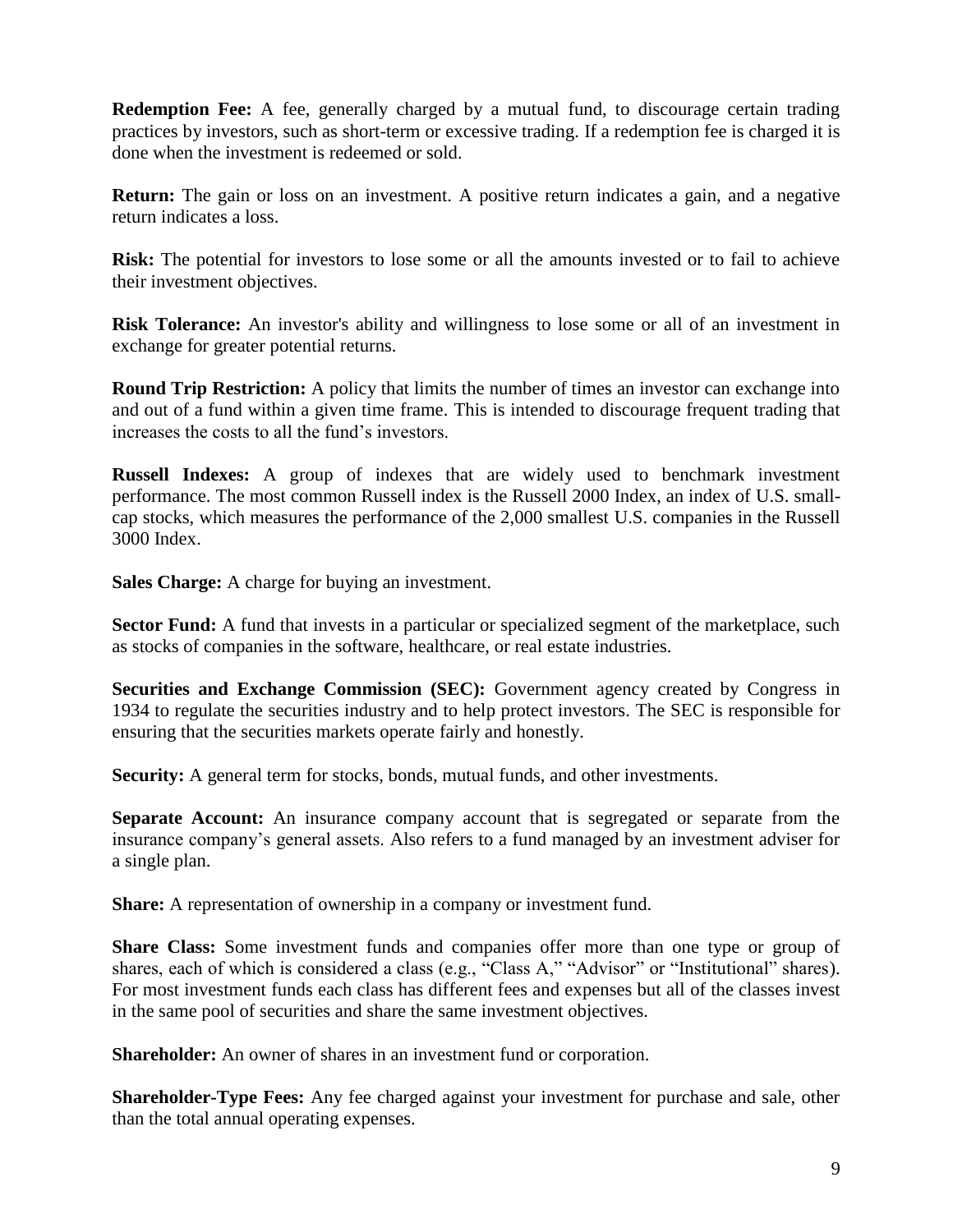**Small Capitalization (Cap):** A reference to either a small company stock or an investment fund that invests in the stocks of small companies.

**Small Cap Fund:** A fund that invests primarily in small-cap stocks.

**Small Cap Stocks:** Stocks of companies with a smaller market capitalization. Small caps are often considered to offer more growth potential than large caps and mid caps but with more risk.

**Stable Value Fund:** An investment fund that seeks to preserve principal, provide consistent returns and liquidity. Stable value funds include collective investment funds sponsored by banks or trust companies or contracts issued by insurance companies.

**Standard & Poor's 500 Stock Index (S&P 500):** An index comprised of 500 widely held common stocks considered to be representative of the U.S. stock market in general. The S&P 500 is often used as a benchmark for equity fund performance.

**Stock:** A security that represents an ownership interest in a corporation.

**Stock Fund:** A fund that invests primarily in stocks.

**Stock Symbol:** An abbreviation using letters and numbers assigned to securities to identify them. Also see Ticker Symbol.

**Summary Prospectus:** A short-form prospectus that mutual funds generally may use with investors if they make the long-form prospectus and additional information available online or on paper upon request.

**Target Date Fund:** A fund designed to provide varying degrees of long-term appreciation and capital preservation based on an investor's age or target retirement date through a mix of asset classes. The mix changes over time to become less focused on growth and more focused on income. Also known as a "lifecycle fund."

**Target Risk Fund:** A fund that maintains a predetermined asset mix and generally uses words such as "conservative," "moderate," or "aggressive" in its name to indicate the fund's risk level. Often used interchangeably with "lifestyle fund."

**Ticker Symbol:** An abbreviation using letters and numbers assigned to securities and indexes to identify them. Also see Stock Symbol.

**Time Horizon:** The amount of time that an investor expects to hold an investment before taking money out.

**Total Annual Operating Expenses:** A measure of what it costs to operate an investment, expressed as a percentage of its assets, as a dollar amount, or in basis points. These are costs the investor pays through a reduction in the investment's rate of return. See Expense Ratio and Operating Expenses.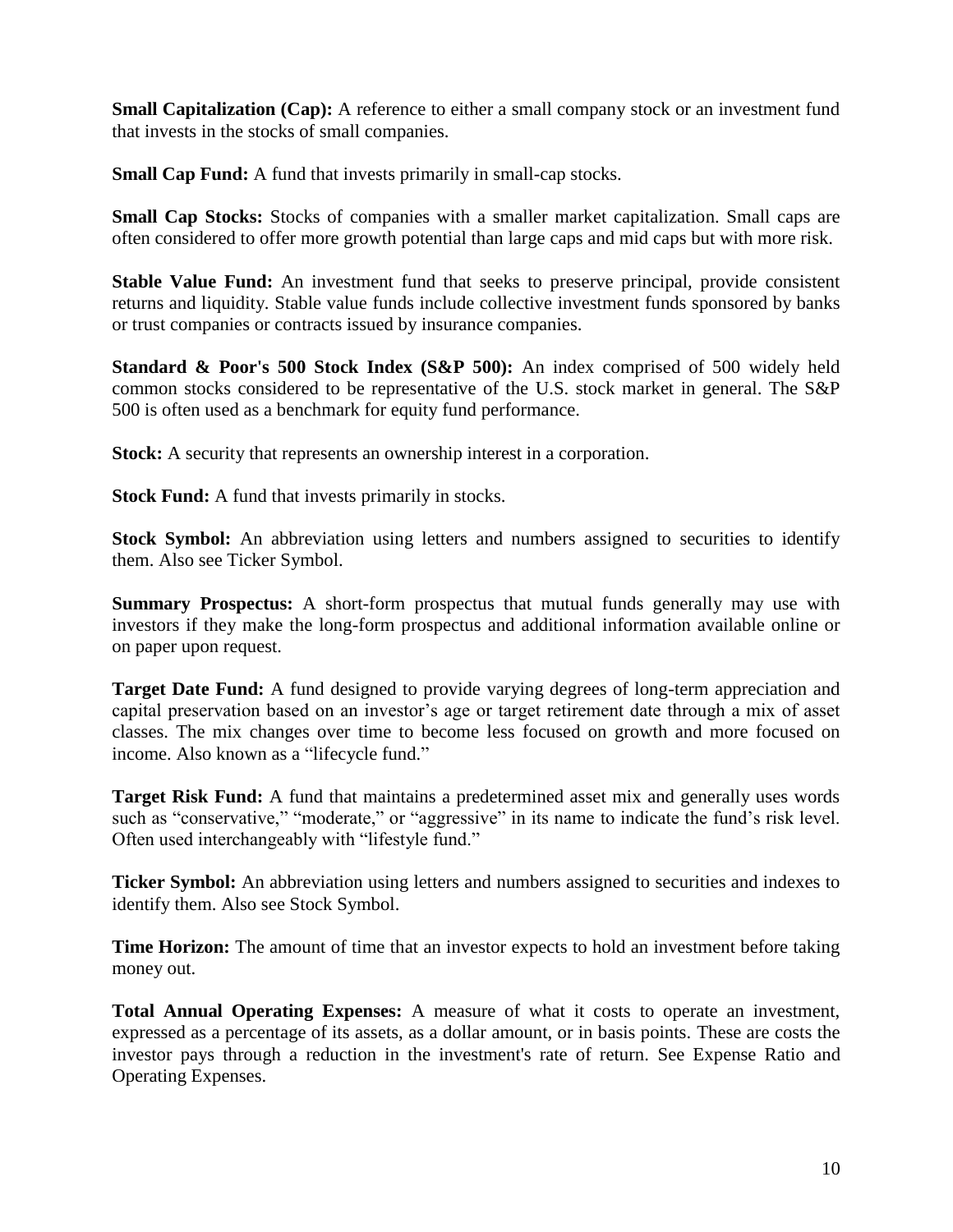**Trustee:** A person or entity (e.g., bank, trust company, or other organization) that is responsible for the holding and safekeeping of trust assets. A trustee may also have other duties such as investment management. A trustee that is a "directed trustee" is responsible for the safekeeping of trust assets but has no discretionary investment management duties or authority over the assets.

**Unit:** A representation of ownership in an investment that does not issue shares. Most collective investment funds are divided into units instead of shares. See Share.

**Unitholder:** An owner of units in an investment. See Shareholder.

Unit Class: Investment funds that are divided into units (e.g., collective investment funds) instead of shares may offer more than one type or group of units, each of which is considered a class (e.g., "Class A"). For most investment funds, each class has different fees and expenses but all of the classes invest in the same pool of securities and share the same investment objectives.

**Unit Value:** The dollar value of each unit on a given date.

**U.S. Treasury Securities:** Debt securities issued by the United States government and secured by its full faith and credit. Treasury securities are the debt financing instruments of the United States Federal government, and they are often referred to simply as Treasuries.

**Value Fund:** A fund that invests primarily in stocks that are believed to be priced below what they are really worth.

**Variable Return Investment:** Investments for which the return is not fixed. This term includes stock and bond funds as well as investments that seek to preserve principal but do not guarantee a particular return, e.g., money market funds and stable value funds.

**Volatility:** The amount and frequency of fluctuations in the price of a security, commodity, or a market within a specified time period. Generally, an investment with high volatility is said to have higher risk since there is an increased chance that the price of the security will have fallen when an investor wants to sell.

**Wrap Fee:** A fee or expense that is added to or "wrapped around" an investment to pay for one or more product features or services.

**Yield:** The value of interest or dividend payments from an investment, usually stated as a percentage of the investment price.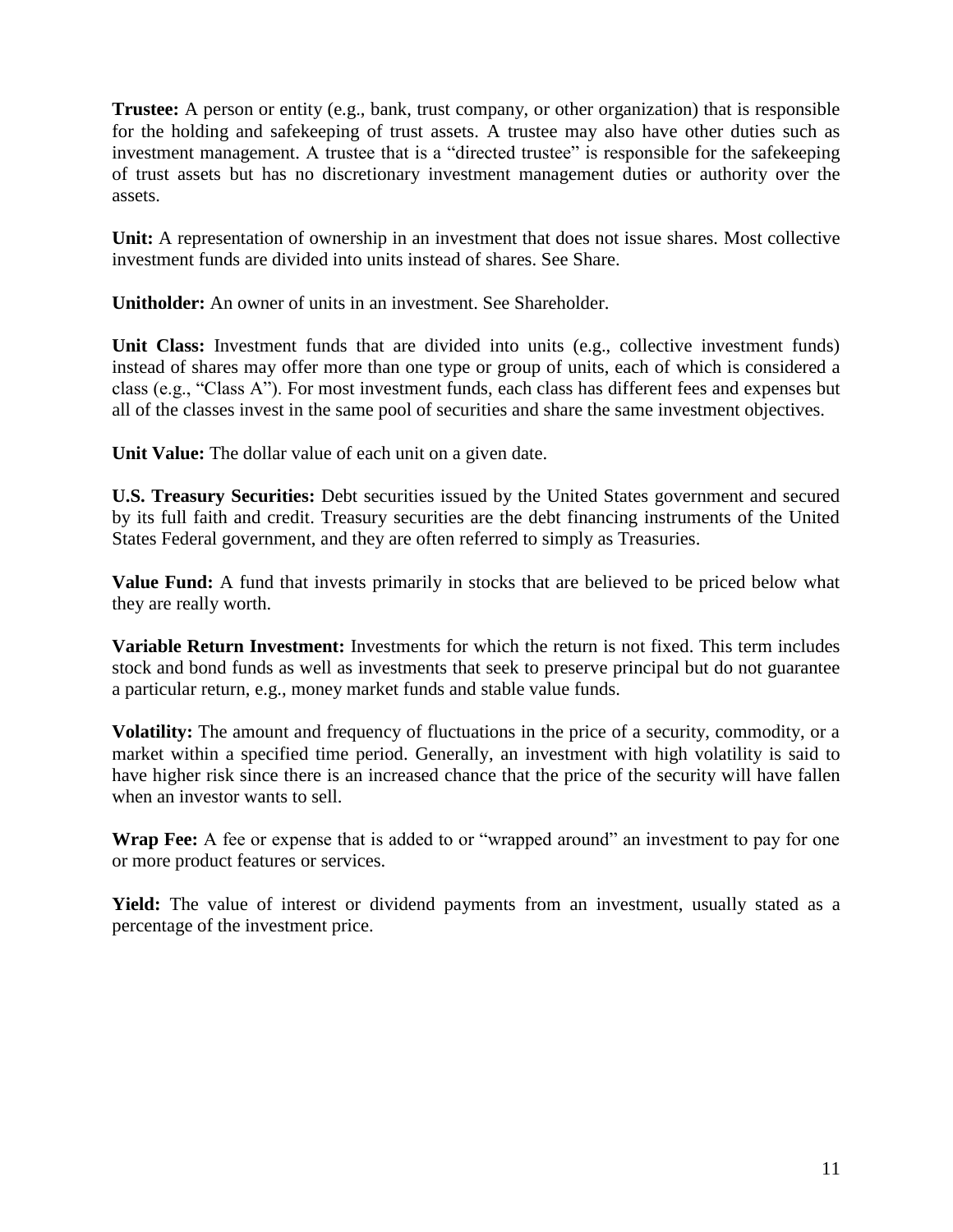#### **PART 2**

#### **Insurance Products**

**Annuity:** A form of insurance contract that provides a stream of periodic payments, typically for life. Annuities are available in a variety of forms. See also Life Annuity, Joint and Last Survivor Annuity.

**Annuity Commencement Date:** The date set forth in the annuity contract on which annuity payments will start. Also known as the "annuity start date."

**Cash Refund Annuity:** An annuity that makes periodic payments for the life of an individual and a benefit payable to a beneficiary upon death equal to the premium(s) paid less payments made to the individual.

**Deferred Annuity:** An annuity contract under which periodic income payments begin at a future date. See Annuity Commencement Date.

**Fixed Annuity:** An annuity contract in which the insurance company makes fixed or guaranteed payments to an individual for the term of the contract.

**Group Annuity Contract:** An annuity contract entered into between an insurance company and an owner for the benefit of a designated group, such as retirement plan participants.

**Guaranteed Interest Account:** An account within a fixed annuity or a variable annuity that is guaranteed by the insurance company to earn at least a minimum rate of interest while invested in the contract.

**Guaranteed Investment Contract:** A contract issued by an insurance company that guarantees a specific rate of return on an investment over a certain time period.

**Guaranteed Lifetime Withdrawal Benefit or Guaranteed Minimum Withdrawal Benefit:** A feature that may be offered under an annuity contract in which the insurance company promises an individual may withdraw a specified amount from an account, even if the account balance is reduced to zero: (1) for the life of the individual, or the joint lives of two individuals (e.g., the individual and spouse); or (2) for a specified period of time.

**Immediate Annuity:** An annuity contract under which periodic income payments begin within 12 months of purchase.

**Individual Annuity Contract:** An annuity contract generally entered into between an insurance company and a person or persons.

**Joint and Last Survivor Annuity:** An annuity that provides periodic payments for the joint lives of two individuals with benefits payable upon the death of one individual to the surviving individual at, for example, 50%, 75% or 100% of the original payment amount depending upon the terms of the contract.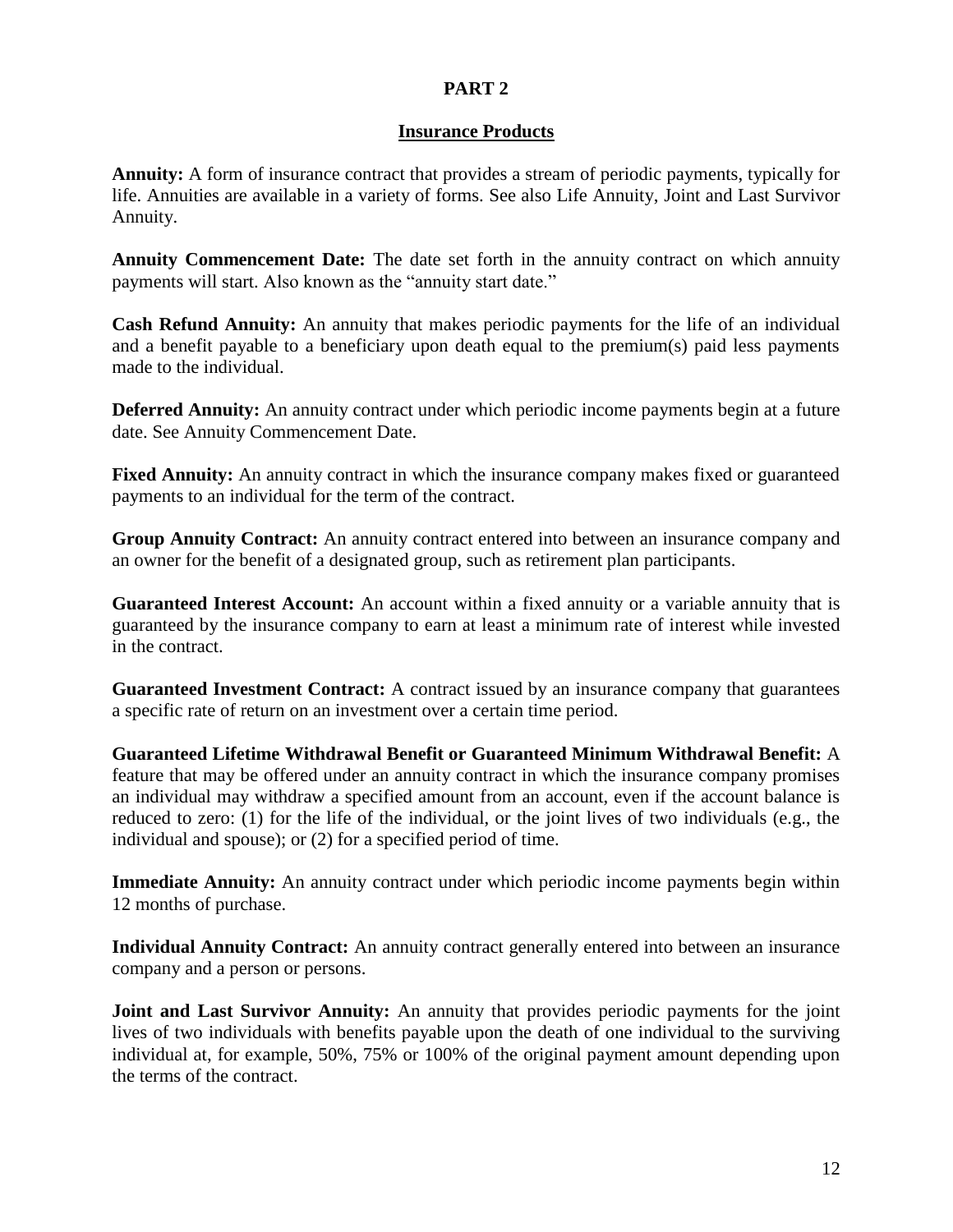**Life Annuity:** An annuity that makes periodic payments only for the life of one individual. Also known as "single life annuity."

**Longevity Risk:** The risk that you will live longer than expected with the potential result that you run out of money before you die.

**Period Certain:** A payment feature that may be available in an annuity contract which guarantees periodic payments for no less than a set period of time. For example, in a life annuity, periodic payments would be made for the longer of either: (1) the guaranteed period, to the individual or a beneficiary, or (2) the life of the individual.

**Variable Annuity:** An annuity contract under which the insurance company promises to make payments beginning immediately or at some future date. The value of the annuity and amount of the benefits paid by the insurance company will vary depending on the performance of the investment options.